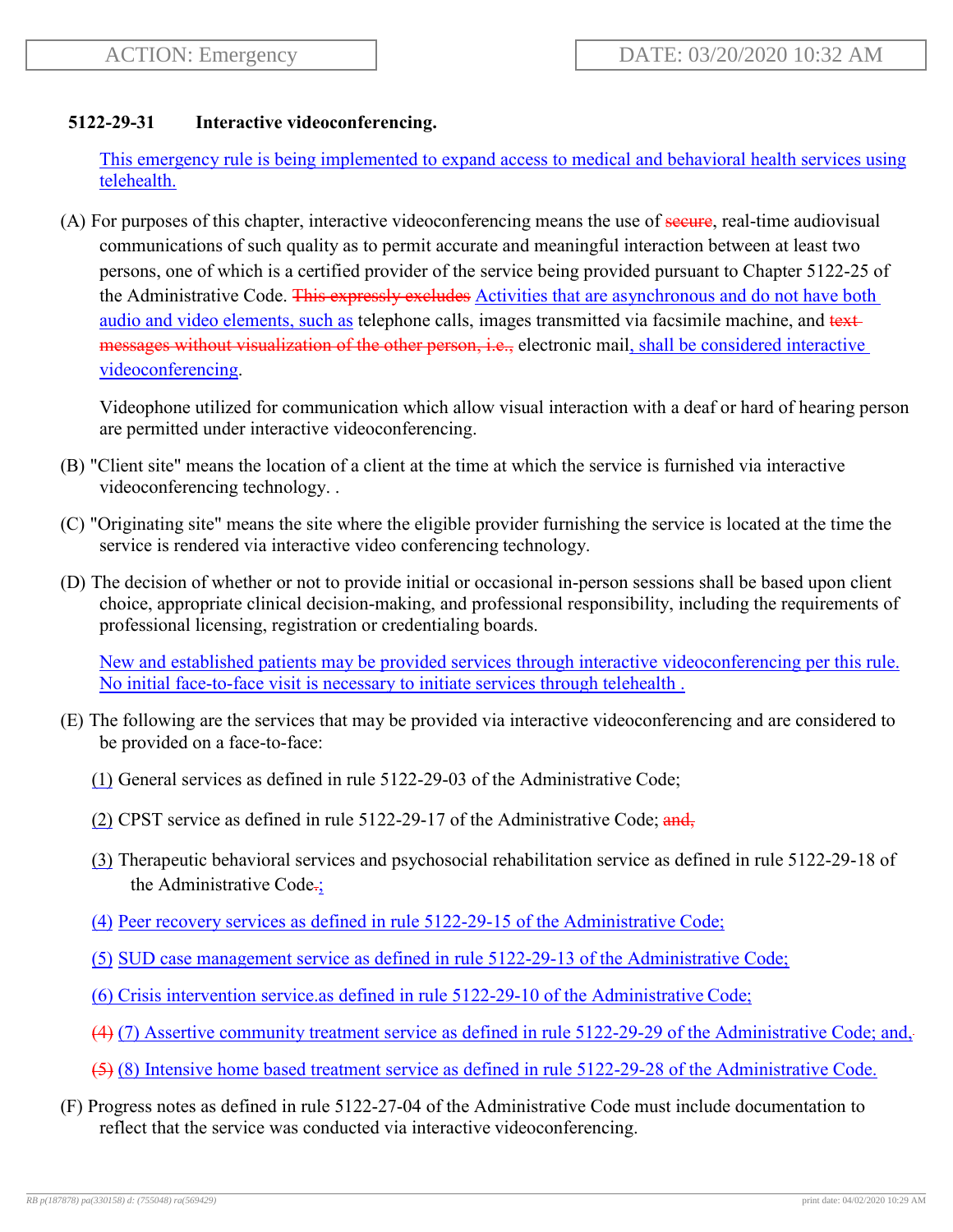- (G) The provider must have a written policy and procedure describing how they ensure that staff assisting clients with interactive videoconferencing services or providing treatment services via interactive videoconferencing are fully trained in equipment usage.
- (H) Prior to providing services to a client via interactive videoconferencing, an eligible provider of the service to be provided as listed in rule 5122-29-30 of the Administrative Code shall describe to the client the potential risks associated with receiving treatment services via interactive videoconferencing and document that the client was provided with the risks and agreed to assume those risks., provide the client with a writtendocument that describes the potential risks associated with receiving treatment services via interactive videoconferencing and obtain a written acknowledgement, indicated by the client's signature that the client consents to receiving treatment services via interactive videoconferencing.
- (I) The risks to be communicated to the client pursuant to paragraph (H) of this rule must address at a minimum the following:
	- (1) Clinical aspects of receiving treatment services via interactive videoconferencing;
	- (2) Security considerations when receiving treatment services via interactive videoconferencing; and,
	- (3) Confidentiality for individual and group counseling.
- (J) It is the responsibility of the provider, to the extent possible, to assure contractually that any entity or individuals involved in the transmission of the information guarantee that the confidentiality of the information is protected. When the client chooses to utilize videoconferencing equipment at a client site that is not arranged for by the provider, e.g., at their home or that of a family or friend, the provider is not responsible for any breach of confidentiality caused by individuals present at the client site.
- (K) Providers shall have a contingency plan for providing treatment services to clients when technical problems occur during the provision of services via interactive videoconferencing.
- (L) Providers shall maintain, at a minimum, the following local resource information. For purposes of this rule, local means the area where the client indicates they reside and where they are receiving services as indicated in paragraph (P) of this rule.
	- (1) The local suicide prevention hotline if available or national suicide prevention hotline.
	- (2) Contact information for the local police and fire departments.

The provider shall provide the client written information on how to access assistance in a crisis, including one caused by equipment malfunction or failure.

- (M) For the purposes of meeting the requirements of paragraph (L) of this rule, providers shall require that the client provide the street address and city where they are receiving services prior to the first session utilizing interactive videoconferencing and update the address whenever the client site changes.
- (N) It is the responsibility of the provider to assure that equipment meets standards sufficient to:
	- (1) To the extent possible, assureAssure confidentiality of communication;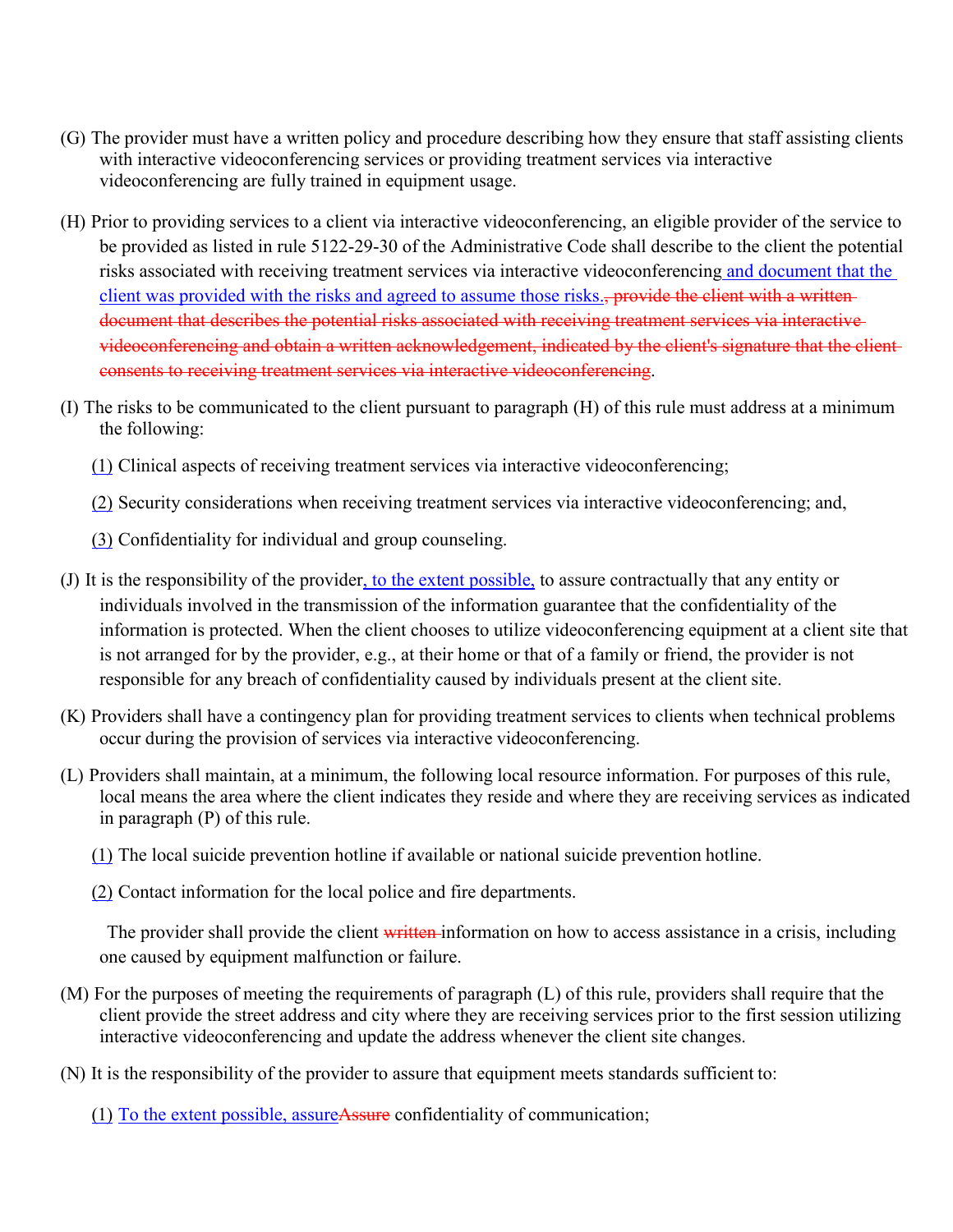- (2) Provide for interactive videoconferencing communication between the practitioner and the client; and
- (3) Assure videoconferencing picture and/or audio are sufficient to assure real-time interaction between the client and the provider and to assure the quality of the service provided.
- (O) The client site must also have a person available who is familiar with the operation of the videoconferencing equipment in the event of a problem with the operation.

If the client chooses to utilize videoconferencing equipment at a client site that is not arranged for by the provider site, e.g., at their home or that of a family or friend, the provider is only responsible for assuring the equipment standards at the originating site.

- (P) All services provided by interactive videoconferencing shall:
	- (1) Begin with the verification of the client through a name and password or personal identification number when treatment service are being provided with a client (s), and
	- (2) Be provided, to the greatest extent possible, in accordance with the Health Insurance Portability and Accountability Act (HIPAA) privacy and security rules,the "notification of enforcement discretion for telehealth remote communications during the COVID-19 nationwide public health emergency" (Notification) issued by the office for civil rights at the department of health and human services, and 42 C.F.R. Part 2, and any subsequent notification or guidance issued by SAMHSA regarding 42 C.F.R. Part 2 during the COVID-19 nationwide public health emergency.
- (Q) The specific requirements of initial face-to-face visits to establish services through interactive videoconferencing for the following services are suspended:
	- (1) General services as defined in rule 5122-29-03 of the Administrative Code; and,
	- (2) Intensive home based treatment service as defined in rule 5122-29-28 of the Administrative Code.
- $(\Theta)$  (R) Provider must have a physical location in Ohio or have access to a physical location in Ohio where individuals may opt to receive services that are being provided by interactive videoconferencing.